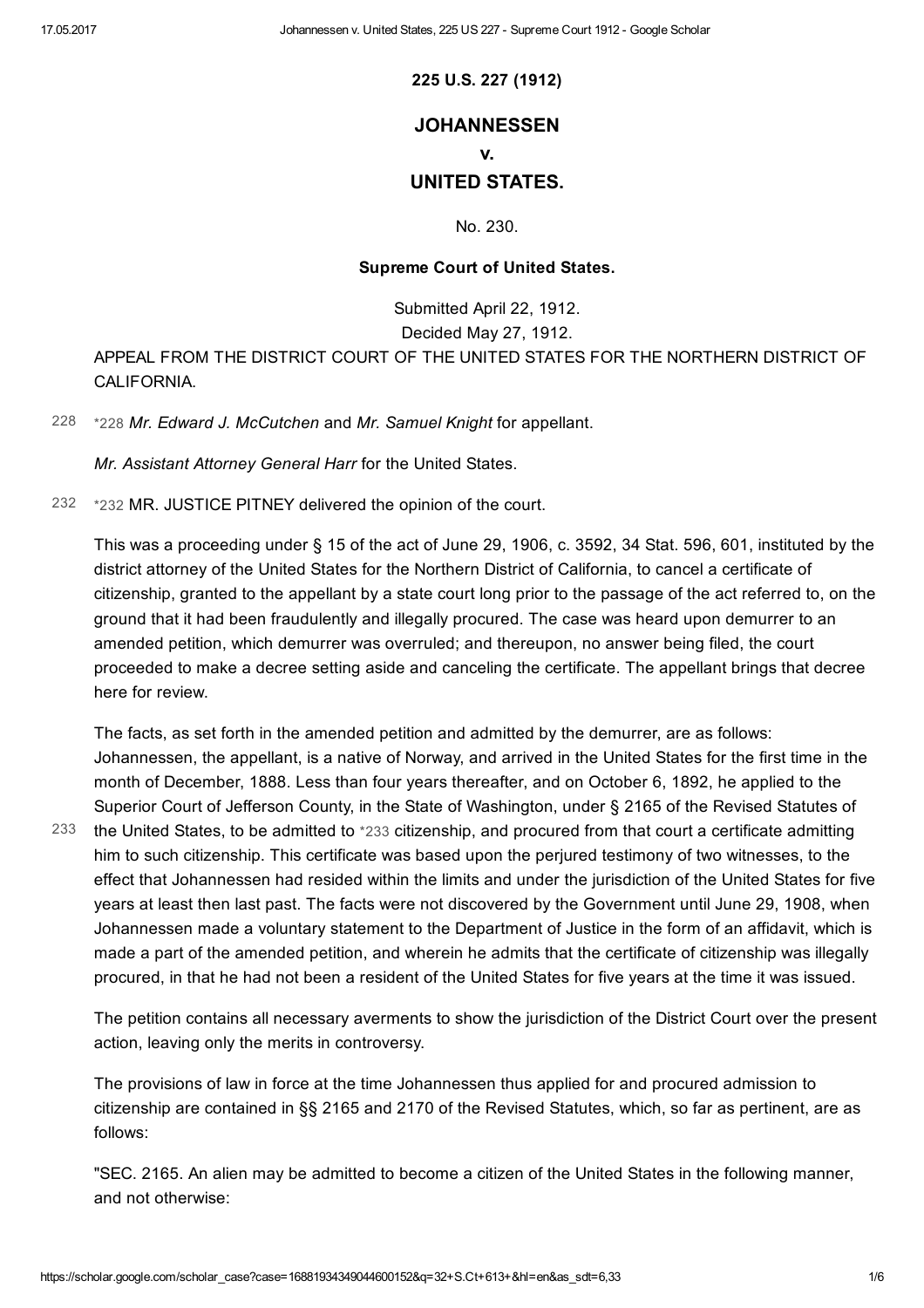"First. He shall declare on oath, before a circuit or district court of the United States, or a district or supreme court of the Territories, or a court of record of any of the States having common-law jurisdiction, and a seal and clerk, two years, at least, prior to his admission, that it is bona fide his intention to become a citizen of the United States, and to renounce forever all allegiance and fidelity to any foreign prince, potentate, state, or sovereignty, and, particularly, by name, to the prince, potentate, state, or sovereignty of which the alien may be at the time a citizen or subject.

[234](#page-1-0)

<span id="page-1-0"></span>"Second. He shall, at the time of his application to be admitted, declare, on oath, before some one of the [\\*234](#page-1-0) courts above specified, that he will support the Constitution of the United States, and that he absolutely and entirely renounces and abjures all allegiance and fidelity to every foreign prince, potentate, state, or sovereignty; and, particularly, by name, to the prince, potentate, state, or sovereignty of which he was before a citizen or subject; which proceedings shall be recorded by the clerk of the court.

"Third. It shall be made to appear to the satisfaction of the court admitting such alien that he has resided within the United States five years at least, and within the State or Territory where such court is at the time held, one year at least; and that during that time he has behaved as a man of a good moral character, attached to the principles of the Constitution of the United States, and well disposed to the good order and happiness of the same; but the oath of the applicant shall in no case be allowed to prove his residence."

\* \* \* \* \* \* \* \*

"SEC. 2170. No alien shall be admitted to become a citizen who has not for the continued term of five years next preceding his admission resided within the United States."

The act of June 29, 1906, contains a revision of the naturalization laws, together with some additional provisions, among which are the following:

"SEC. 15. That it shall be the duty of the United States district attorneys for the respective districts, upon affidavit showing good cause therefor, to institute proceedings in any court having jurisdiction to naturalize aliens in the judicial district in which the naturalized citizen may reside at the time of bringing the suit, for the purpose of setting aside and canceling the certificate of citizenship on the ground of fraud or on the ground that such certificate of citizenship was illegally procured. In any such proceedings the party holding the certificate of [\\*235](#page-1-1) citizenship alleged to have been fraudulently or illegally procured shall have sixty days personal notice in which to make answer to the petition of the United States; and if the holder of such certificate be absent from the United States or from the district in which he last had his residence, such notice shall be given by publication in the manner provided for the service of summons by publication or upon absentees by the laws of the State or the place where such suit is brought.

\* \* \* \* \* \* \* \*

<span id="page-1-1"></span>[235](#page-1-1)

"Whenever any certificate of citizenship shall be set aside or canceled, as herein provided, the court in which such judgment or decree is rendered shall make an order canceling such certificate of citizenship and shall send a certified copy of such order to the Bureau of Immigration and Naturalization; and in case such certificate was not originally issued by the court making such order it shall direct the clerk of the court to transmit a copy of such order and judgment to the court out of which such certificate of citizenship shall have been originally issued. And it shall thereupon be the duty of the clerk of the court receiving such certified copy of the order and judgment of the court to enter the same of record and to cancel such original certificate of citizenship upon the records and to notify the Bureau of Immigration and Naturalization of such cancellation.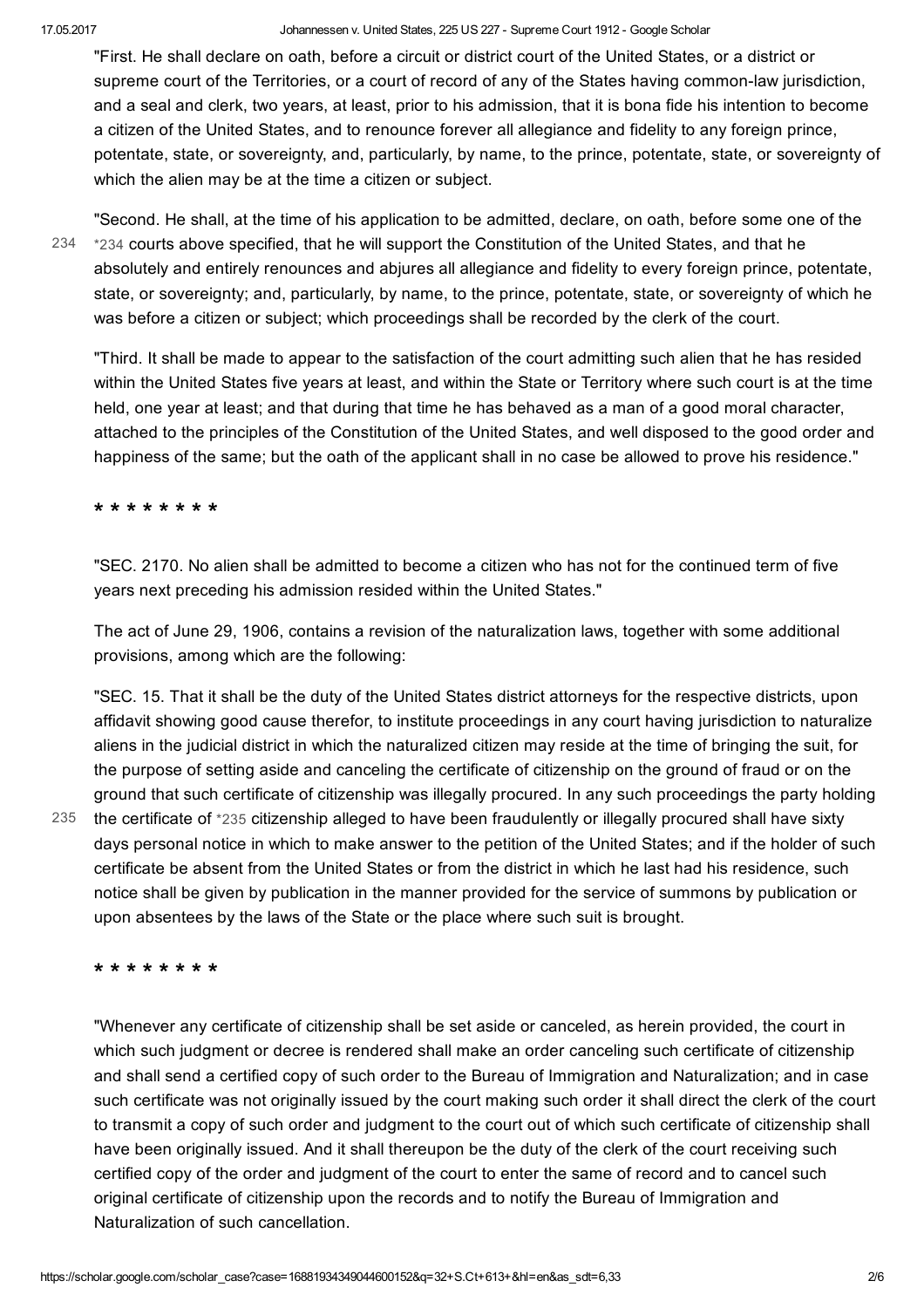"The provisions of this section shall apply not only to certificates of citizenship issued under the provisions of this Act, but to all certificates of citizenship which may have been issued heretofore by any court exercising jurisdiction in naturalization proceedings under prior laws."

[236](#page-2-0)

<span id="page-2-0"></span>The principal contentions in the argument for appellant are, that a decree of naturalization is a judgment of a competent court and subject to all the rules of law regarding judgments as such; that a court of equity could not, prior to June 29, 1906, set aside or annul such a judgment [\\*236](#page-2-0) for fraud intrinsic the record, that is, founded upon perjured testimony, or any matter which was actually presented and considered in giving the judgment; and that if the act of June 29, 1906, authorizes the impeachment of the preexisting judgment of a coordinate court for fraud consisting of the introduction of relevant perjured testimony, it is unconstitutional as an exercise of judicial power by the legislature.

It was long ago held in this court, in a case arising upon the early acts of Congress which submitted to courts of record the right of aliens to admission as citizens, that the judgment of such a court upon the question was, like every other judgment, complete evidence of its own validity. Spratt v. Spratt, 4 Pet. 393, 408. This decision, however, goes no further than to establish the immunity of such a judgment from collateral attack. See also Campbell v. Gordon, 6 Cranch, 176.

It does not follow that Congress may not authorize a direct attack upon certificates of citizenship in an independent proceeding such as is authorized by § 15 of the act of 1906. Appellant's contention involves the notion that because the naturalization proceedings result in a judgment, the United States is for all purposes concluded thereby, even in the case of fraud or illegality for which the applicant for naturalization is responsible. This question may be first disposed of.

<span id="page-2-1"></span>The Constitution, Art. I, § 8, gives to Congress power "to establish an uniform Rule of Naturalization." Pursuant to this authority it was enacted, as above quoted from the Revised States, that an alien might be admitted to citizenship "in the following manner and not otherwise"; § 2165 requiring proof of residence within the United States for five years at least; and § 2170 declaring a continued term of five years' residence next preceding his admission to be essential. An examination of this legislation makes it plain

that while a proceeding [\\*237](#page-2-1) for the naturalization of an alien is in a certain sense a judicial proceeding, being conducted in a court of record and made a matter of record therein, yet it is not in any sense an adversary proceeding. It is the alien who applies to be admitted, who makes the necessary declaration and adduces the requisite proofs, and who renounces and abjures his foreign allegiance, all as conditions precedent to his admission to citizenship of the United States. He seeks political rights to which he is not entitled except on compliance with the requirements of the act. But he is not required to make the Government a party nor to give any notice to its representatives. [237](#page-2-1)

The act of June 29, 1906, in § 11 (34 Stat. 599), declares that the United States shall have the right to appear in naturalization proceedings for the purpose of crossexamining the petitioner and the witnesses produced in support of his petition, and shall have the right to call witnesses, produce evidence, and be heard in opposition to the granting of naturalization. No such provision was contained in the act as it formerly stood. For present purposes we assume, however, that the Government had such an interest as entitled it, even without express enactment, to raise an issue upon an alien's application for admission to the privileges of citizenship. What may be the effect of a judgment allowing naturalization in a case where the Government has appeared and litigated the matter does not now concern us. (See 2 Black, Judgts., § 534, a.) What we have to say relates to such a case as is presented by the present record, which is the ordinary case of an alien appearing before one of the courts designated by law for the purpose, and, without notice to the Government and without opportunity, to say nothing of duty, on the part of the Government to appear, submitting his application for naturalization with ex parte proofs in support thereof, and thus procuring a certificate of citizenship. In view of the great numbers of aliens thus [\\*238](#page-2-2) applying at

<span id="page-2-2"></span>irregular times in the various courts of record of the several States and in the Federal Circuit and District

[238](#page-2-2)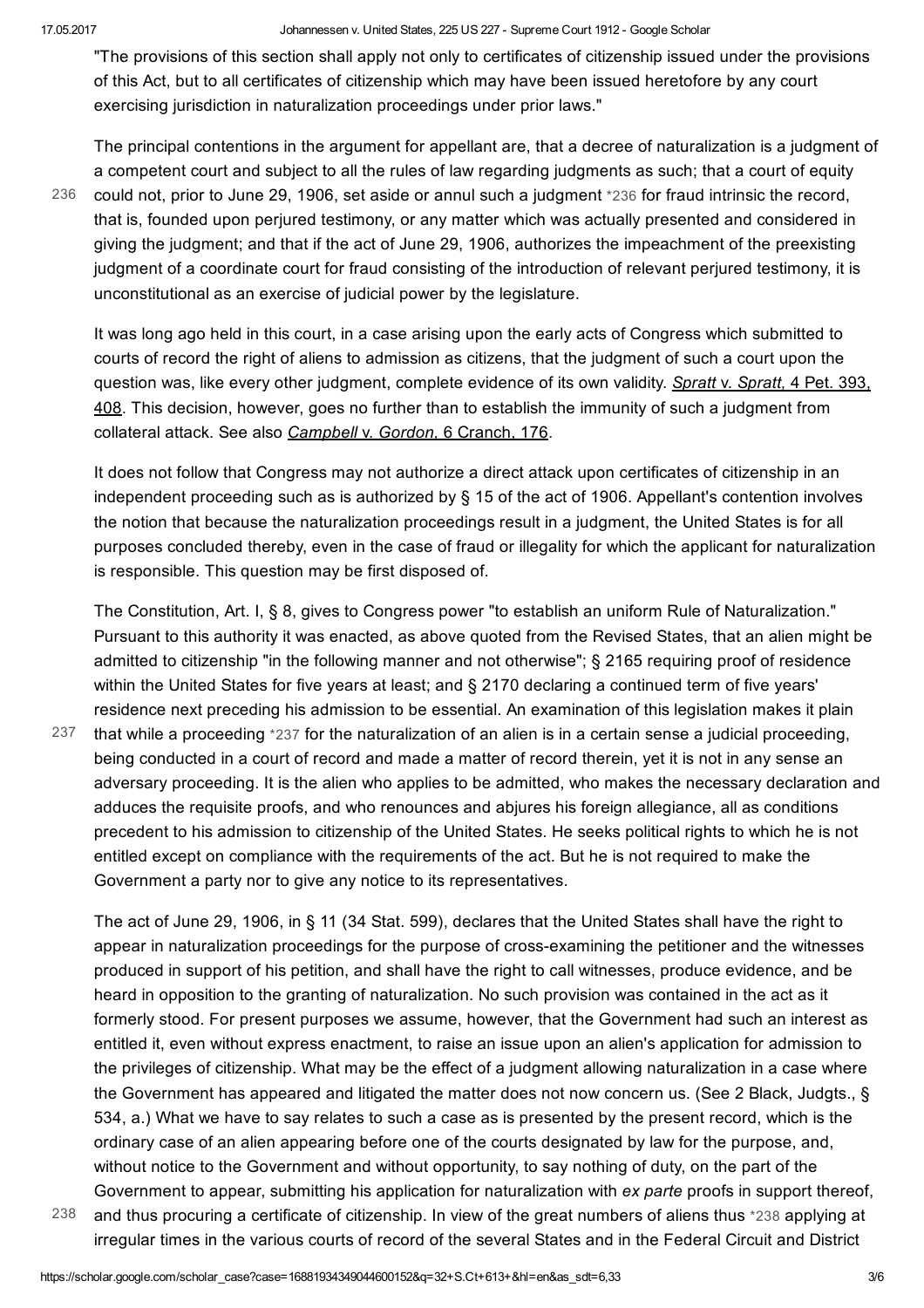Courts throughout the Union, and bringing their applications on to summary hearing without previous notice to the Government of the United States or to the public, it is of course impossible that the public interests should be adequately represented, and in our opinion the sections quoted from the Revised Statutes are not open to any construction that would give a conclusive effect to such an investigation when conducted at the instance of and controlled by the interested individual alone.

The foundation of the doctrine of res judicata, or estoppel by judgment, is that both parties have had their day in court. 2 Black, Judgts., §§ 500, 504. The general principle was clearly expressed by Mr. Justice Harlan, speaking for this court in Southern Pacific R. Co. v. United States, 168 U.S. 1, 48:

"That a right, question or fact distinctly put in issue and directly determined by a court of competent jurisdiction, as a ground of recovery, cannot be disputed in a subsequent suit between the same parties or their privies."

Sound reason, as we think, constrains us to deny to a certificate of naturalization, procured ex parte in the ordinary way, any conclusive effect as against the public. Such a certificate, including the "judgment" upon which it is based, is in its essence an instrument granting political privileges, and open like other public grants to be revoked if and when it shall be found to have been unlawfully or fraudulently procured. It is in this respect closely analogous to a public grant of land (Rev. Stat., § 2289, etc.), or of the exclusive right to make, use and vend a new and useful invention (Rev. Stat., § 4883, etc.).

Judicial review of letters patent, looking to their cancellation when issued unlawfully or through mistake or when procured by fraud, is very ancient — possibly antedating the establishment of the court of equity in England. [\\*239](#page-3-0) 3 Black. Com. 47, 48. As pointed out by Mr. Justice Grier, speaking for this court in United States v. Stone, 2 Wall. 525, 535; the original mode was by writ of scire facias, the bill in equity being afterwards adopted as a more convenient remedy. In United States v. San Jacinto Tin Co., 125 U.S. 273, 281; previous cases were reviewed and the practice discussed. In United States v. Beebe, 127 U.S. 338, [239](#page-3-0)

<span id="page-3-0"></span>342; Mr. Justice Lamar, speaking for this court, said: "It may now be accepted as settled that the United States can properly proceed by bill in equity to have a judicial decree of nullity and an order of cancellation of a patent issued in mistake or obtained by fraud, where the Government has a direct interest, or is under an obligation respecting the relief invoked." See also Noble v. Union River Logging R.R. Co., 147 U.S. 165, 175, and cases cited.

United States v. Throckmorton, 98 U.S. 61, is not opposed in principle, for, as pointed out in United States v. Minor, 114 U.S. 233, 241, the patent was issued on the confirmation of a Mexican grant after judicial proceedings, where there were pleadings and parties, and witnesses were examined on both sides, with the right to appeal. Vance v. Burbank, 101 U.S. 514, 519, was likewise a contested case in the Land Department, as the report shows.

The doctrine that a patent issued ex parte may be annulled for fraud has been repeatedly applied to patents for inventions. *United States v. Bell Telephone Co.*, 128 U.S. 315, 361; Same v. Same, 167 U.S. 224, 238.

Whether the judicial review of a certificate of naturalization should be conducted in one mode or another is a matter plainly resting in legislative discretion. Section 15 of the act of June 29, 1906 (34 Stat. 601), provides for a proceeding in a "court having jurisdiction to naturalize aliens in the judicial district in which the naturalized citizen may reside at the time of bringing the suit," upon fair [\\*240](#page-3-1) notice to the party holding

[240](#page-3-1)

the certificate of citizenship that is under attack. No criticism is made of this mode of procedure.

<span id="page-3-1"></span>The views above expressed render it unnecessary for us to go into the question whether on general principles and without express legislative authority, a court of equity, at the instance of the Government, might set aside a certificate of citizenship or restrain its use, for fraud or the like. In United States v.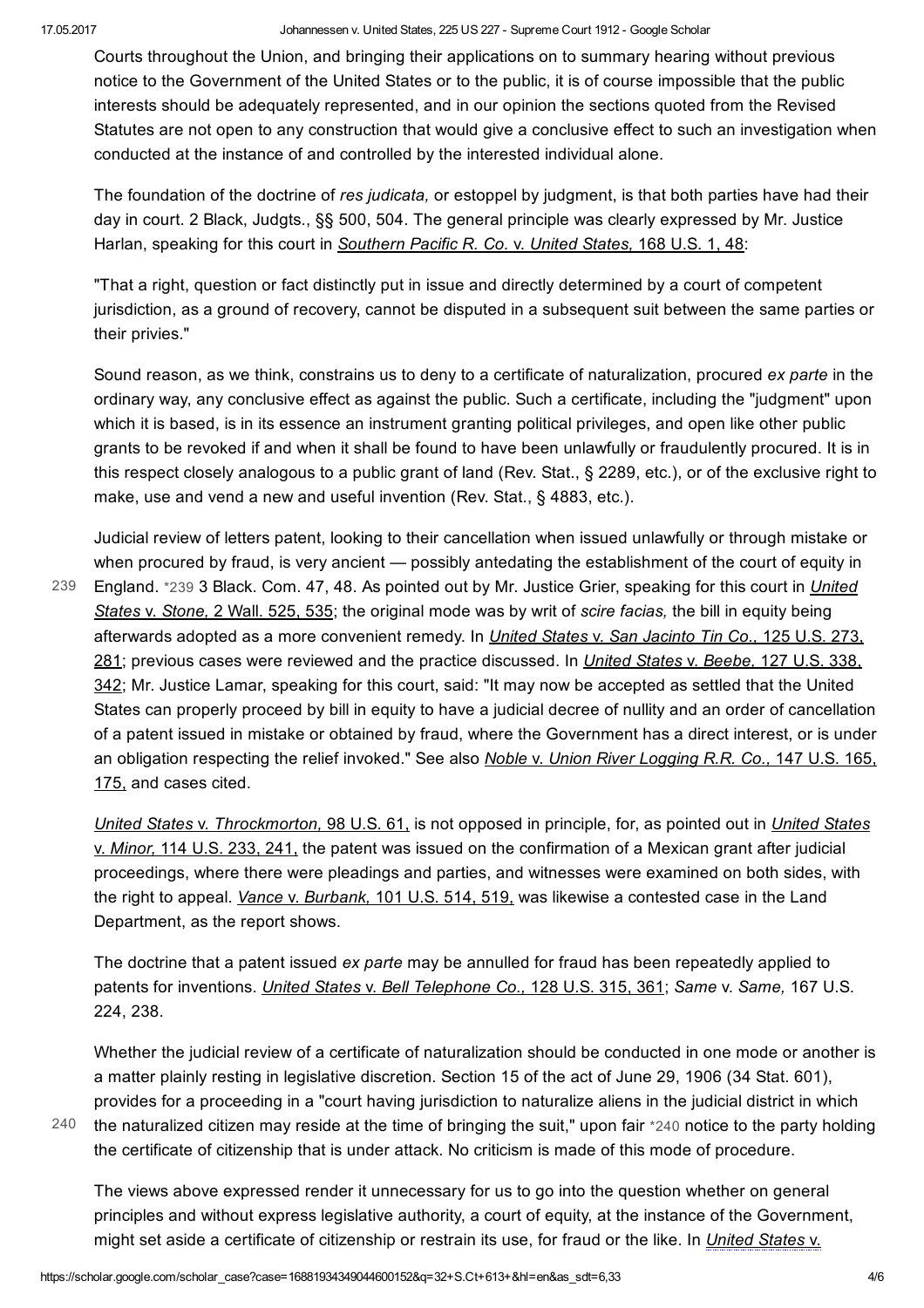Norsch, 42 Fed. Rep. 417, it was declared that the Government could sue in a Federal court for the cancellation of a certificate that had been procured by fraud in a state court, but it was held that the facts set forth in the bill did not make out a sufficient case of fraud. In *United States v. Gleason*, 78 Fed. Rep. 396. 90 Fed. Rep. 778, the contrary conclusion was reached upon the main question. These two cases arose prior to the act of 1906.

Since the passage of that act, the district courts have quite generally sustained the action for a cancellation of fraudulent certificates. *United States v. Nisbet*, 168 Fed. Rep. 1005; United States v. Simon, 170 Fed. Rep. 680; United States v. Mansour, 170 Fed. Rep. 671; United States v. Meyer, 170 Fed. Rep. 983; United States v. Luria, 184 Fed. Rep. 643; United States v. Spohrer, 175 Fed. Rep. 440. In the latter case Judge Cross used the following pertinent language (at p. 442): "An alien friend is offered under certain conditions the privilege of citizenship. He may accept the offer and become a citizen upon compliance with the prescribed conditions, but not otherwise. His claim is of favor, not of right. He can only become a citizen upon and after a strict compliance with the acts of Congress. An applicant for this high privilege is bound, therefore, to conform to the terms upon which alone the right he seeks can be conferred. It is his province, and he is bound, to see that the jurisdictional facts upon which the grant is predicated actually

[241](#page-4-0)

<span id="page-4-0"></span>exist, and if they do not [\\*241](#page-4-0) he takes nothing by his paper grant. Fraud cannot be substituted for facts." And again, at p. 446: "That the government, especially when thereunto authorized by Congress, has the right to recall whatever of property has been taken from it by fraud, is, in my judgment, well settled, and, if that be true of property, then by analogy and with greater reason it would seem to be true where it has conferred a privilege in answer to the prayer of an ex parte petitioner."

The contention that the act of June 29, 1906, in authorizing the impeachment of certificates of naturalization theretofore issued for fraud consisting of the introduction of perjured testimony, is unconstitutional as an exercise of judicial power by the legislative department, is in effect disposed of by what has been said. The act does not purport to deprive a litigant of the fruits of a successful controversy in the courts; for, as already shown, the proceedings for naturalization are not in any proper sense adversary proceedings, but are ex parte and conducted by the applicant for his own benefit. The act in effect provides for a new form of judicial review of a question that is in form, but not in substance, concluded by the previous record, and under conditions affording to the party whose rights are brought into question full opportunity to be heard. Retrospective acts of this character have often been held not to be an assumption by the legislative department of judicial powers. Sampeyreac v. United States, 7 Pet. 222, 239; Freeborn v. Smith, 2 Wall. 160, 175; Garrison v. New York, 21 Wall. 196, 202; Freeland v. Williams, 131 U.S. 405, 413; Stephens v. Cherokee Nation, 174 U.S. 445, 478.

[242](#page-4-1)

An alien has no moral nor constitutional right to retain the privileges of citizenship if, by false evidence or the like, an imposition has been practiced upon the court, without which the certificate of citizenship could not and would not have been issued. As was well said by [\\*242](#page-4-1) Chief Justice Parker in Foster v. Essex Bank, 16 Massachusetts, 245, 273, "there is no such thing as a vested right to do wrong."

<span id="page-4-1"></span>The remaining points taken by the appellant may be briefly disposed of. One is that the provisions of § 15 of the act of 1906 are not retrospective. This is refuted by a reading of the closing paragraph of the section. Finally it is insisted that, if retrospective in form, the section is void, as an ex post facto law within the prohibition of Art. I, § 9 of the Constitution. It is, however, settled that this prohibition is confined to laws respecting criminal punishments, and has no relation to retrospective legislation of any other description. Cooley's Const. Lim. (6th ed.), 319; Calder v. Bull, 3 Dall. 386, 390; and Rose's Note thereon. The act imposes no punishment upon an alien who has previously procured a certificate of citizenship by fraud or other illegal conduct. It simply deprives him of his ill-gotten privileges. We do not question that an act of legislation having the effect to deprive a citizen of his right to vote because of something in his past conduct which was not an offense at the time it was committed would be void as an ex post facto law. Cummings v. Missouri, 4 Wall. 277, 321; Ex parte Garland, 4 Wall. 333, 378. But the act under